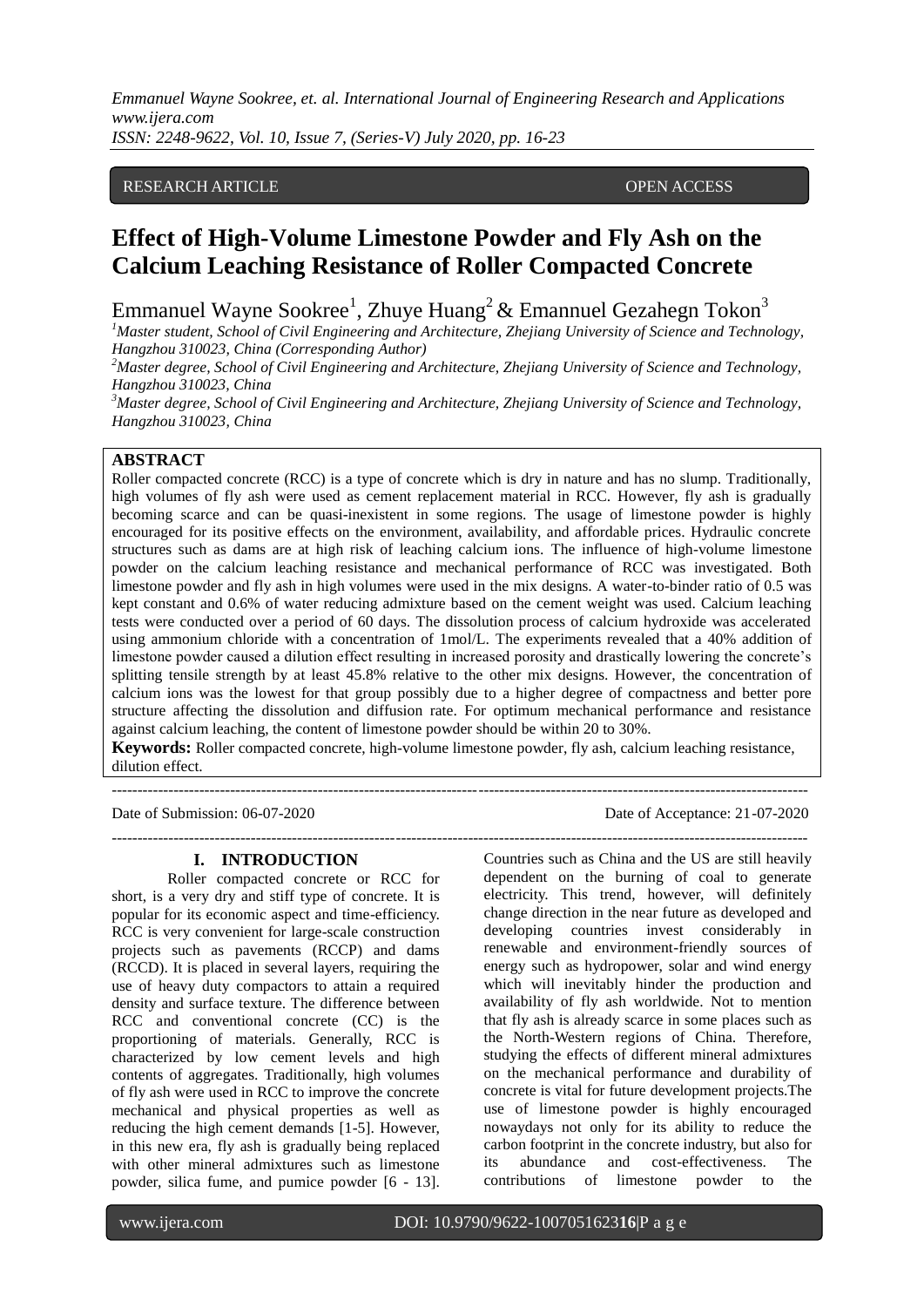performance of concrete are dependent on its particle size [14], surface morphology [15], and amount [16].

Concrete structures such as dams are continually exposed to water, weather conditions, and pollutants causing leaching of calcium hydroxide (Portlandite). Previous studies have shown that both calcium hydroxide and calcium silicon hydrate are prone to leaching in water  $[17 -$ 20]. The leaching process may be very slow, but the impact can be substantial over a long period of time. Dissolution and diffusion are the two processes that affect the equilibrium state of hydration products in concrete. Dissolution refers to the disintegration of solid phases while diffusion is the movement of a substance from a high to low concentration. Calcium leaching leads to a reduction in alkalinity, mass, and strength [21]. A loss in mass correlates to increased porosity and permeability of the concrete [22]. Dissolution of calcium hydroxide in particular, increases the macro porosity of concrete in the short term [23]. The durability of concrete is mainly attributed to its ability to prevent infiltration of water. The effect of high-volume limestone powder on the calcium leaching resistance of RCC is scarce in literature. Therefore, it is necessary to conduct studies related to that matter which will help to better understand the behaviors of hydraulic concrete structures built with RCC using limestone powder in large quantities.

## **1.1 Research Objective**

The main objective of this study is to evaluate the effect of high-volume limestone powder on the calcium leaching resistance and how it affects the mechanical performance of RCC.

## **1.2 Methodology**

Casting, curing, and test methods were all carried out according to the specifications provided in DL/T 5433-2009 [24]. A total of 24 cubic specimens (150 mm x 150 mm x 150 mm) were prepared. 12 specimens of 28-day curing age were each used for the calcium leaching and splitting tensile strength tests respectively. The experimental values were averaged from three measurements. The calcium leaching test was performed over a period of 60 days, whereby samples of the solutions were taken and measured every 10 days to find out the concentrations of calcium ions. Since leaching in de-ionized water is a very slow process, a chemical method is employed to speed up the chemical dissolution of calcium hydroxide and diffusion of calcium ions. To that end, a concentration of 1 mol/L of ammonium chloride (NH4CL) was mixed with the water into which the specimens were immersed (Fig. 1(a)). To study the effect of the mineral admixtures on the mechanical performance of RCC, the splitting tensile strength of cubic specimens before and after the leaching test was investigated through the use of a universal testing machine coupled with two steel loading plates (Fig.  $1(b)$ ).



 $(b)$ (a) **Fig. 1.** Test methods: (a)Calcium leaching test, (b) Splitting tensile strength test

#### **II. EXPERIMENTAL PROGRAM 2.1 Materials**

Portland cement 42.5Type MH (Moderate heat of hydration),Grade II fly ash, limestone powder, river sand and crushed stones were used to prepare the RCC specimens. The crushed stone have two gradations, namely No. 1 and No. 2 with

diameters ranging from 5 to 20 mm and 20 to 40 mm respectively. The weight of crushed stones is equally distributed among the two gradations. The sand and water contents were not changed. A water-to-binder ratio of 0.5 was kept constant for all mix designs and the amount of water reducing admixture corresponds to 0.6% of the cement weight as per the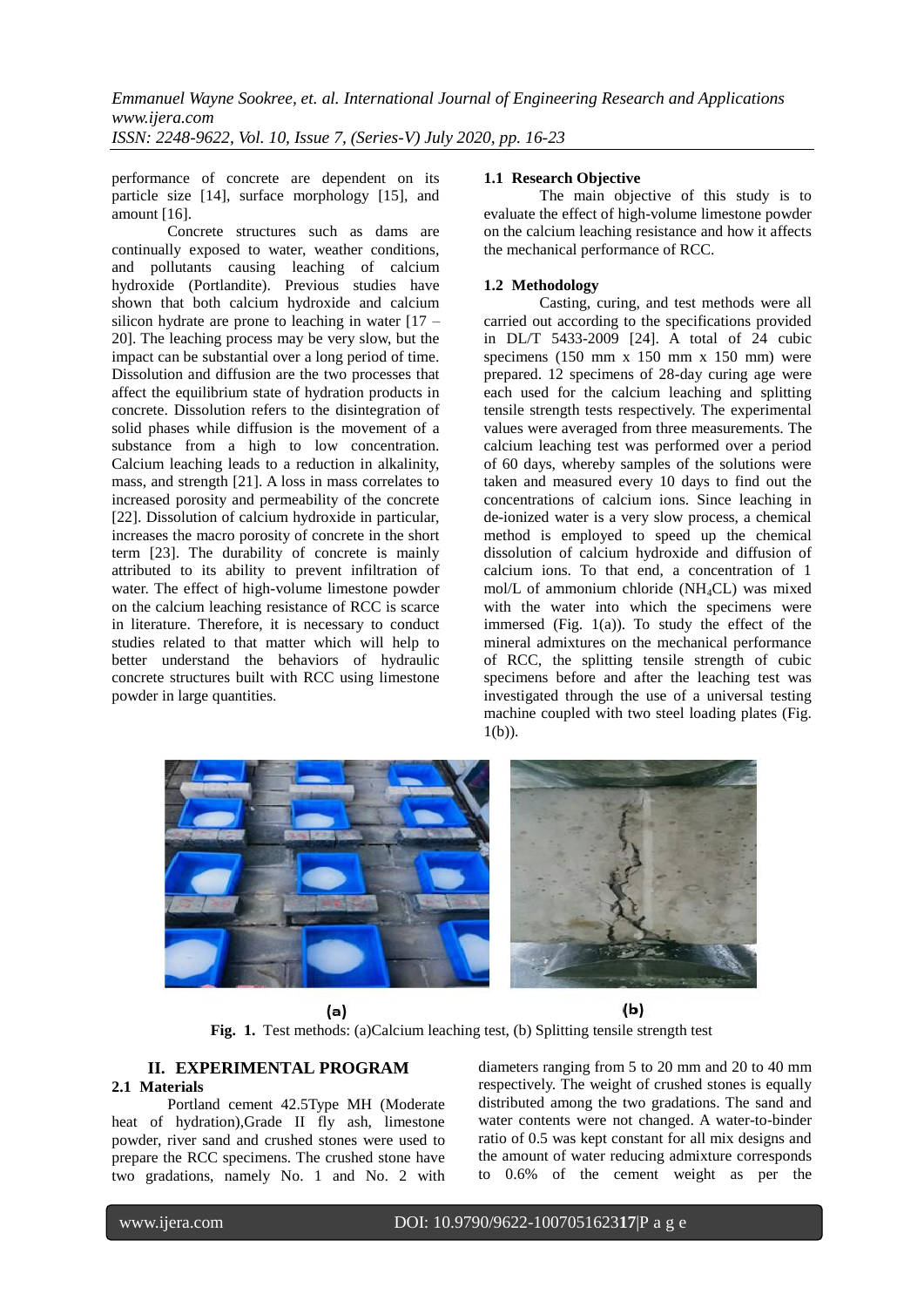*Emmanuel Wayne Sookree, et. al. International Journal of Engineering Research and Applications www.ijera.com*

*ISSN: 2248-9622, Vol. 10, Issue 7, (Series-V) July 2020, pp. 16-23*

recommendation of the supplier. Tables 1 to 5 below contain Chinese Standards where applicable,

pertinent to the quality control of the materials used in this study.

| <b>Table 1.</b> Physical and chemical properties of P. MH42.5 |           |            |                                |           |                    |  |  |  |
|---------------------------------------------------------------|-----------|------------|--------------------------------|-----------|--------------------|--|--|--|
| Properties                                                    | P. MH42.5 | GB200-2017 | Chemical                       | P. MH42.5 | GB200 - 2017       |  |  |  |
|                                                               |           |            | Composition                    |           |                    |  |  |  |
| Density ( $kg/m^3$ )                                          | 3260      |            | SiO <sub>2</sub>               | 21.5      |                    |  |  |  |
| Specific surface area $(m^2/kg)$                              | 308.4     | > 250      | $Al_2O_3$                      | 4.44      |                    |  |  |  |
| Normal consistency (%)                                        | 22.4      |            | Fe <sub>2</sub> O <sub>3</sub> | 5.04      |                    |  |  |  |
| Initial setting time (h)                                      | 2h06min   | >1h        | CaO                            | 61.15     |                    |  |  |  |
| Final setting time (h)                                        | 4h03min   | $\leq 12h$ | MgO                            | 4.94      | < 5.0 <sup>a</sup> |  |  |  |
| Stability                                                     | Oualified | Qualified  | SO <sub>3</sub>                | 1.90      | < 3.5              |  |  |  |
| Hydration heat                                                | 3d<br>248 | <251       | $R_2O$                         | 0.29      | $< 0.60^{\circ}$   |  |  |  |
| (kJ/kg)                                                       | 7d<br>291 | < 293      | Loss on ignition               | 1.11      | $\leq 3.0$         |  |  |  |

#### **Note: "a" means that the Magnesium Oxide content is allowed to reach 6% if the cement pressure test is acceptable; "b" states that if a potentially hazardous alkali reactive aggregate is to be used, the alkali content in cement cannot exceed a maximum of 0.6%.**

| Properties                       | Grade II fly ash | DL/T 5055-2007   | Chemical Composition           | Content $(\% )$ |
|----------------------------------|------------------|------------------|--------------------------------|-----------------|
|                                  |                  |                  | SiO <sub>2</sub>               | 46.11           |
| 28d compressive strength (%)     | 80               | >70              | Fe <sub>2</sub> O <sub>3</sub> | 7.52            |
| Density $(kg/m^3)$               | 2100             |                  | $Al_2O_3$                      | 30.77           |
| Fineness $(\% )$                 | 20               | < 25.0           | CaO                            | 6.64            |
|                                  |                  |                  | MgO                            | 3.92            |
| Specific surface area $(m^2/kg)$ | 305              |                  | $K_2O$                         | 0.54            |
|                                  |                  |                  | Na <sub>2</sub> O              | 0.42            |
| Water Requirement Ratio          | 0.95             | ${}_{\leq 1.05}$ | Alkali content                 | 0.77            |
| Moisture content                 | 0.12             | < 1.0            | Loss on Ignition               | 2.51            |

**Table 2.** Physical and chemical properties of Grade II fly ash

## **Table 3.** Physical and chemical properties of limestone powder

| Properties                         | Index |
|------------------------------------|-------|
| Density $(kg/m3)$                  | 2470  |
| Specific surface area $(m^2/kg)$   | 292   |
| Activity index (%)                 | 69    |
| CaCO <sub>3</sub> (%)              | 82.5  |
| SiO <sub>2</sub> (%                | 12.2  |
| $\mathrm{Al}_2\mathrm{O}_3$ (%)    | 1.58  |
| Fe <sub>2</sub> O <sub>3</sub> (%) | 2.34  |
| MgO(%)                             | 0.46  |
| $K_2O(%)$                          | 0.35  |
| Other $(\% )$                      | 0.57  |

#### **Table 4.** Physical properties of fine and coarse aggregates

| Properties                              | Coarse aggregate |       | DL/T 5144-2015     | Fine aggregate | DL/T 5144-2015   |
|-----------------------------------------|------------------|-------|--------------------|----------------|------------------|
|                                         | No.1             | No. 2 | (Coarse aggregate) |                | (Fine aggregate) |
| Fineness modulus                        |                  |       |                    | 3.08           | $2.2 \sim 3.0$   |
| Saturated surface dry density $(kg/m3)$ | 2680             | 2670  | >2550              | 2640           | >2500            |
| Saturated surface dry water absorption  | 0.85             | 0.49  | < 2.5              | 0.54           |                  |
| Toughness $(\%)$                        | 1.7              | 1.3   | $\leq$ 5           | 1.52           | $\leq$ 8         |
| Crushing index $(\%)$                   | 20.1             | 5.4   | $20$               |                |                  |
| Sulphate content (%)                    | 0.1              | 0.1   | < 0.5              | 0.03           | $<$ 1            |

#### www.ijera.com DOI: 10.9790/9622-1007051623**18**|P a g e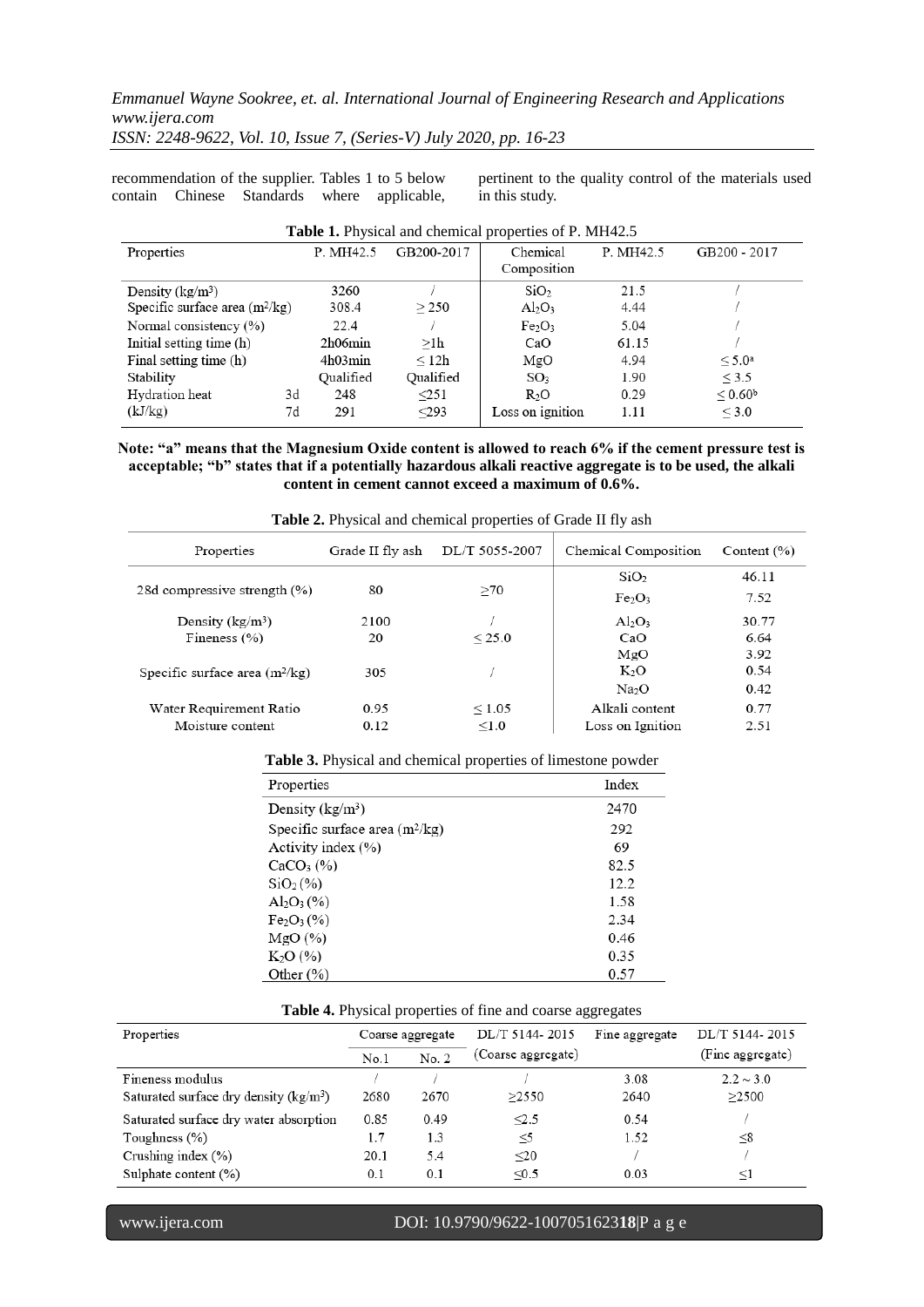*Emmanuel Wayne Sookree, et. al. International Journal of Engineering Research and Applications www.ijera.com*

| ISSN: 2248-9622, Vol. 10, Issue 7, (Series-V) July 2020, pp. 16-23 |  |  |  |  |  |
|--------------------------------------------------------------------|--|--|--|--|--|
|--------------------------------------------------------------------|--|--|--|--|--|

| <b>Table 5.</b> Physical properties of water-reducing admixture |         |                                     |                  |  |  |  |  |
|-----------------------------------------------------------------|---------|-------------------------------------|------------------|--|--|--|--|
| Properties                                                      |         | JM-II set-retarding high efficiency | DL/T 5100 - 2014 |  |  |  |  |
|                                                                 |         | water-reducing admixture            |                  |  |  |  |  |
| Water reducing rate $(\% )$                                     |         | 21.6                                | >15              |  |  |  |  |
| Bleeding rate $(\% )$                                           |         | 83.0                                | < 100            |  |  |  |  |
| Gas content $(\% )$                                             |         | 1.0                                 | <3.0             |  |  |  |  |
| Setting time difference (min)                                   | Initial | $+130$                              | $+120 \sim +240$ |  |  |  |  |
|                                                                 | Final   | $+150$                              | $+120 \sim +240$ |  |  |  |  |
| Compressive strength ratio                                      | 7d      | 1.67                                | >1.25            |  |  |  |  |
|                                                                 | 28d     | 1.54                                | >1.20            |  |  |  |  |
| Alkali content (%)                                              |         | 7.34                                |                  |  |  |  |  |

#### **2.2 Mix Proportioning**

The mixing process was done in the following order: (1) Cement/Mineral admixtures, coarse and fine aggregates were mixed for 1 min in a laboratory concrete mixer.(2) Potable water and the water reducing admixture were mixed for at least 1 min before adding the mixture to the rest of the materials inside the concrete mixer.(3) Afterwards, all the materials were mixed for a total of 2 min to guarantee a homogeneous mixture. The aforementioned steps were carried out for all mix designs. The material proportions and identification of the specimens are given in Table 6 below. The changes in volume of cementitious materials with different proportions of the mineral admixtures were negligible and therefore not considered in this study for further analysis and discussion. The mix designs were assumed to have the same consistency.

**Table 6**. Mix Designs

| Identification | ັ<br>Material composition $(kg/m3)$ |        |                     |         |       |       |                              |                              |                             |
|----------------|-------------------------------------|--------|---------------------|---------|-------|-------|------------------------------|------------------------------|-----------------------------|
|                | w/b                                 | Cement | Limestone<br>powder | Fly ash | Water | Sand  | Coarse<br>aggregate<br>No. 1 | Coarse<br>aggregate<br>No. 2 | Water reducing<br>admixture |
| C60L10F30      | 0.5                                 | 100.8  | 16.8                | 50.4    | 84    | 769.4 | 717.25                       | 717.25                       | 0.6048                      |
| C60L20F20      | 0.5                                 | 100.8  | 33.6                | 33.6    | 84    | 769.4 | 717.25                       | 717.25                       | 0.6048                      |
| C60L30F10      | 0.5                                 | 100.8  | 50.4                | 16.8    | 84    | 769.4 | 717.25                       | 717.25                       | 0.6048                      |
| C50L40F10      | 0.5                                 | 84     | 67.2                | 16.8    | 84    | 769.4 | 717.25                       | 717.25                       | 0.504                       |

**Note:** C – Portland cement; L – Limestone powder; F – Fly ash.

### **2.3 Casting and Curing Procedures**

Once the mixing process was completed, the cubic molds were filled with the fresh concrete. A steel plate weighing 5 kg with a surface area slightly smaller than the inner dimensions of the molds was attached to a vibrating hammer and used to compact the RCC specimens which consisted of 3 layers. Each layer was compacted for about 30 seconds. After casting, test specimens were placed in a moist curing room for 48h at a temperature of  $20 \pm 5^{\circ}$ C and relative humidity of 90%. The specimens were then gently removed from the molds and left in the curing room for a total of 28 days.

## **III. TEST METHOD**

## **3.1 Calcium Leaching and EDTA Titration**

Calcium leaching test was performed using ammonium chloride which can accelerate the dissolution process hundreds of times faster than using de-ionized water. Samples of the solutions were taken every 10 days for a total of 60 days and the concentrations of calcium ions were measured using Ethylenediaminetetraaceticacid titration. Ethylenediaminetetraaceticacid (EDTA) is a molecule that binds itself to minerals and metals. EDTA titration, also known as complexometric titration is a method that forms a complex with calcium and magnesium ions. A blue dye called Patton and Reeder's indicator (PR) was used as an indicator. The PR indicator changes color from blue to pink/red when mixed with the solution containing calcium ions and reverts to blue after the endpoint has been reached. The steps and measurements undertaken for the titrations were as follows: (1) Pipette 10 mL of the solution containing the calcium ions into a conical flask. (2) Add 40 mL of distilled water to the solution. (3) Measure and mix 0.1g of PR indicator and swirl to dissolve the indicator. (4) Open the valve of the burette containing the EDTA titrant allowing it to slowly drip into the solution. (5) Swirl the conical flask while mixing the titrant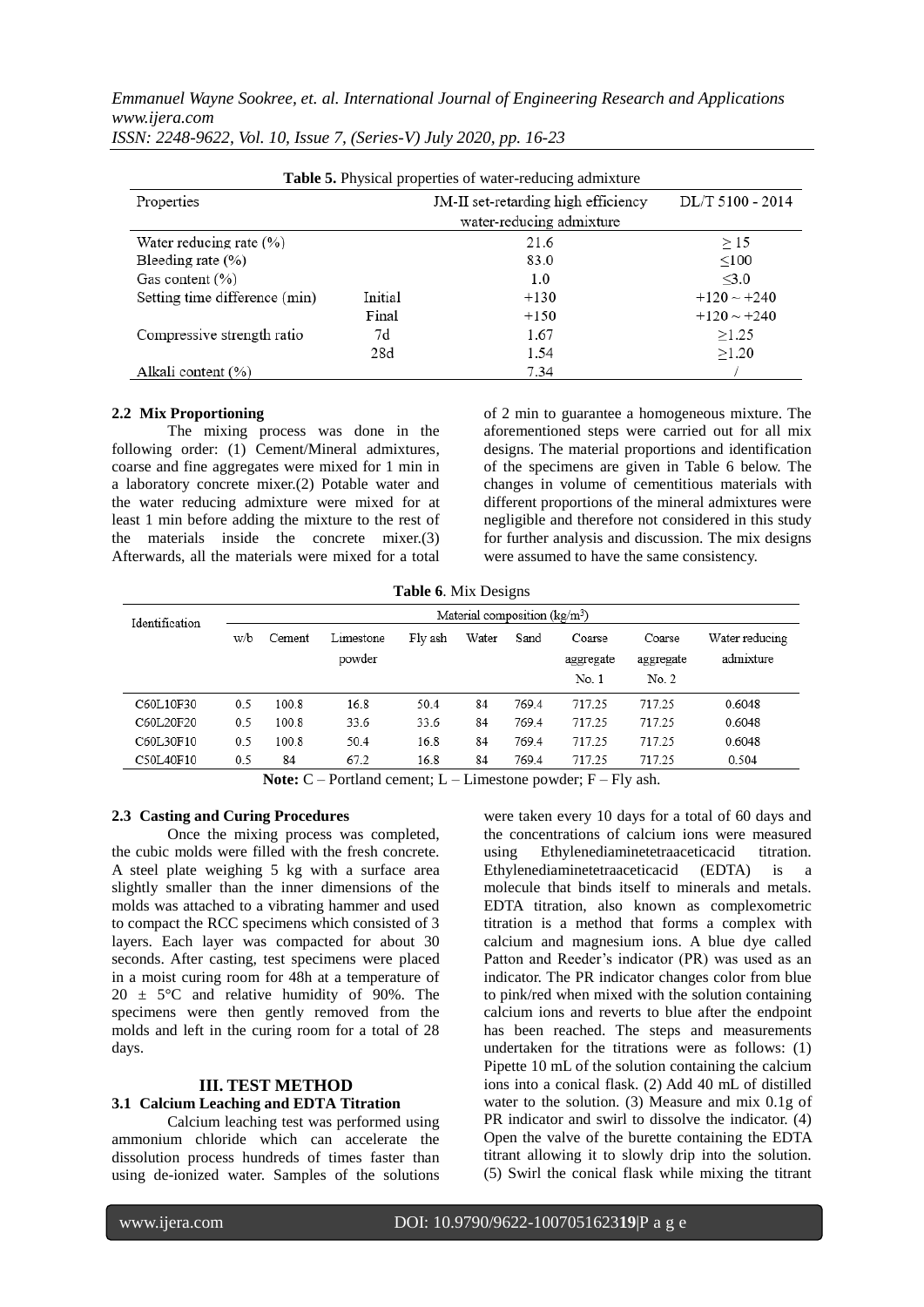until the indicator changes from pink/red to blue characterizing the endpoint.The following relationship was used to obtain the concentration of calcium ions in the solutions:

$$
(M_1 V_1)_{acid} = (M_2 V_2)_{base} \tag{1}
$$

Where,  $M_1$  = Molar concentration of the acid solution (in mol/L),  $V_1$  = Volume of acid solution (in mL),  $M_2$  = Molar concentration of base solution (in mol/L), and  $V_2$  = Volume of base solution (in mL).

#### **3.2 Splitting Tensile Strength**

The tensile strength of concrete under uniaxial stress is rarely determined through a direct tensile test due to the difficulties involved in its execution and lack of precision in the results. Instead, splitting tensile and flexural tests are used as indirect methods to obtain the tensile strength of concrete. The center lines of the specimens and loading steel plates were located and marked (Fig. 1(b)). After proper alignment, both loading steel plates and specimens were tightened in a universal testing machine. The loading rate applied was in the range of 0.05 to 0.35 Mpa/s so that failure would occur within 1 to 10 min. The splitting tensile strength of a cubic concrete specimen can be calculated as follows:

$$
f_{cts} = \frac{2P}{\pi ld} \tag{2}
$$

Where,  $f_{cts}$  = Splitting tensile strength (in MPa), P=

Load at failure (in N),  $l =$  Thickness (in mm), and d = Height of specimen (in mm).

## **IV. RESULTS AND DISCUSSION 4.1 Calcium Leaching**

The calcium leaching test results are presented in Fig. 2 below. The cumulative concentrations of calcium ions after 60-day leaching test are 3.33, 3.51, 3.52, 3.16 mol/L for C60L10F30, C60L20F20, C60L30F10, and C50L40F10 respectively. Among the four groups, C50L40F10 has the lowest concentration of calcium ions indicating that the damage sustained by its pore structure was not as severe as that of the other mix designs throughout the whole duration of the leaching test. Pore refinement is actually improved when the particle size of a mineral admixture is equal to or smaller than cement particles also known as the filler effect. The specific surface area or Blaine's fineness of fly ash and limestone powder are quite comparable to cement with a relative difference of 1.1% and 5.3% respectively. These values are rather small. Therefore, the mineral admixtures having a negative impact on the pore structures is highly unlikely. It would appear that with increasing limestone powder content (from 20% to 30%) the diffusion rate of calcium ions increases. Strangely enough, beyond 30%, the concentration of calcium ions decreases. This anomally could be due to a different degree of compactness resulting in a poor pore structure which could have affected the diffusion rate.



**Fig. 2.** Concentration of leached calcium ions

#### **4.2 Splitting Tensile Strength**

The splitting tensile strength test results are shown in Fig. 3 below. The values recorded before and after the 60-day leaching test are 2.74, 2.62, 2.53, 1.37 and 0.95, 1.12, 0.62, 0.56 MPa for C60L10F30, C60L20F20, C60L30F10, and C50L40F10 respectively. When fly ash is used, a secondary hydration is observed due to its late age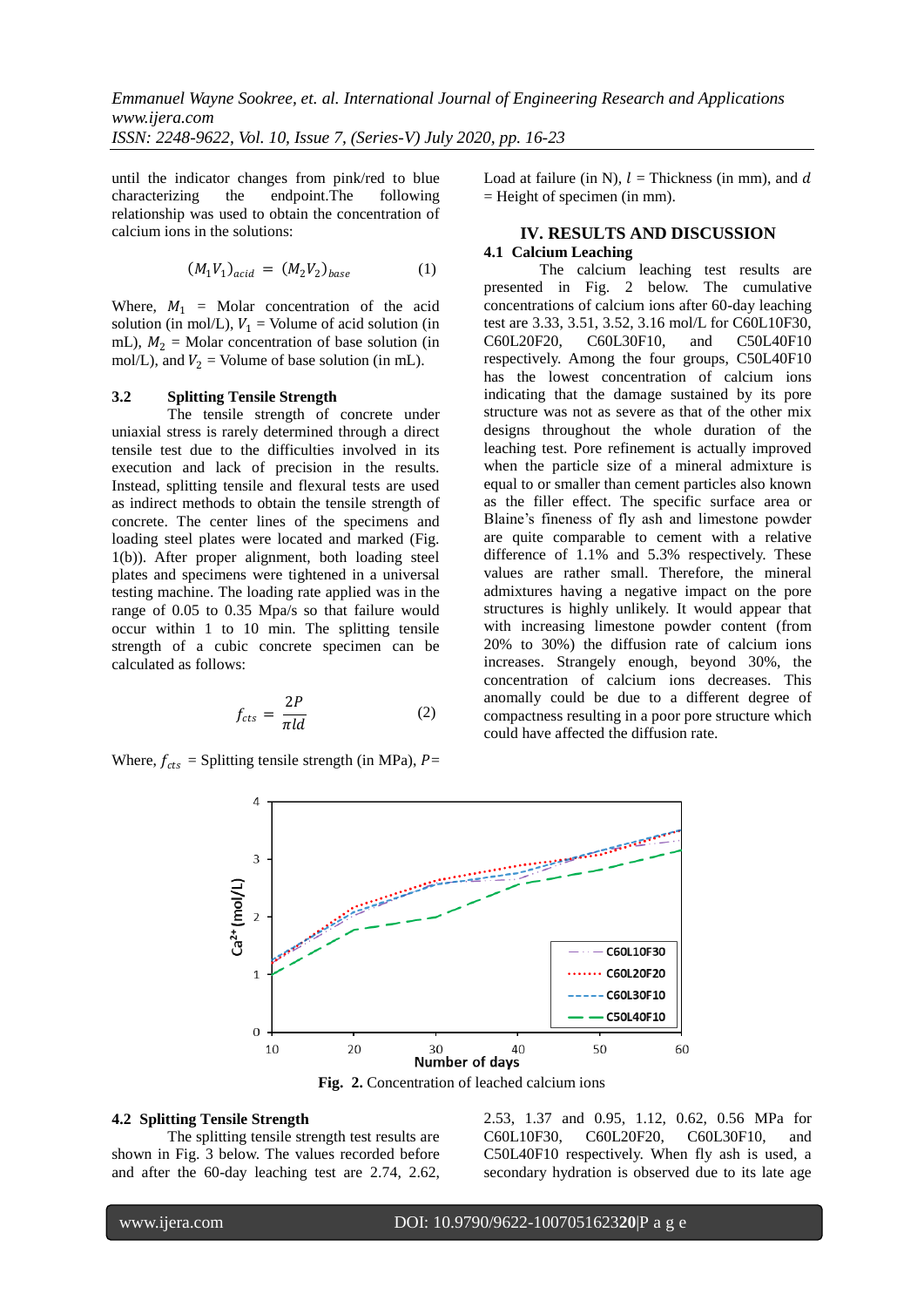*Emmanuel Wayne Sookree, et. al. International Journal of Engineering Research and Applications www.ijera.com ISSN: 2248-9622, Vol. 10, Issue 7, (Series-V) July 2020, pp. 16-23*

properties resulting in the production of additional calcium silicon hydrate, also known as C-S-H gel. The C-S-H gel is the main hydration product and is responsible for the overall strength development in concrete. A 30% fly ash content (C60L10F30) has a splitting tensile strength slightly higher than the mix designs with a maximum limestone powder content of 30%. It is clear that a limestone powder content of more than 30% leads to a severe drop in strength (Fig. 3) which could be attributed to a reduction of C-S-H gel. Limestone powder does not have cementitious or pozzolanic properties. A high dosage can lead to increased hydration degree due to the excess of free water reacting with cement particles also known as the dilution effect. As a result, the water-to-cement ratio is elevated which in turn, increases the porosity of concrete. When compared to C60L30F10, C50L40F10 has almost half of the splitting tensile strength. The difference in splitting tensile strength relative to the original values (before leaching test) are equal to 65.3%, 57.3%, 75.5%, and 59.1%. Although, the strength development for C50L40F10 is quite low, its relative change in strength after 60 days is not as bad as C60L30F10 which registered the worst performance. Leaching of calcium ions increases the porosity of cement-based material, thus resulting in degradation of the pore structure. With the increased porosity, the concrete matrix is weakened which directly affects its strength.



**Fig. 3.** Splitting tensile strength of RCC specimens measured before and after calcium leaching test

### **V. CONCLUSIONS**

In this study, the effect of limestone powder and fly ash on the calcium leaching resistance and splitting tensile strength of RCC was investigated. From the data obtained experimentally, the following conclusions were drawn:

(1) A limestone powder content of more than 30% caused a dilution effect resulting in major loss of splitting tensile strength. For optimum residual strength after calcium leaching test, a limestone powder content around 20% is recommended as evidenced by the results obtained.

(2) The differences in Blaine's fineness between cement, limestone powder, and fly are quite negligible. The particle size of a mineral admixtureplays an important role in pore refinement of the concrete matrix. However, the concentrations of calcium ions for the mix designs containing up to 30% limestone powder showed contradictory results, possibly due to a lower degree of compactness and poor pore structure, hence facilitating the infiltration of water, dissolution and diffusion of calcium ions warranting further investigations.

#### **REFERENCES**

- [1]. Mardani-Aghabaglou, A., Andiç-Çakir, Ö., & Ramyar, K. (2013). Freeze–thaw resistance and transport properties of high-volume fly ash roller compacted concrete designed by maximum density method. *Cement and Concrete Composites*, *37*, 259-266.
- [2]. Mardani-Aghabaglou, A., & Ramyar, K. (2013). Mechanical properties of highvolume fly ash roller compacted concrete designed by maximum density method. *Construction and Building Materials*, *38*, 356-364.
- [3]. [3] Shaikh, F. U., &Supit, S. W. (2014). Mechanical and durability properties of high-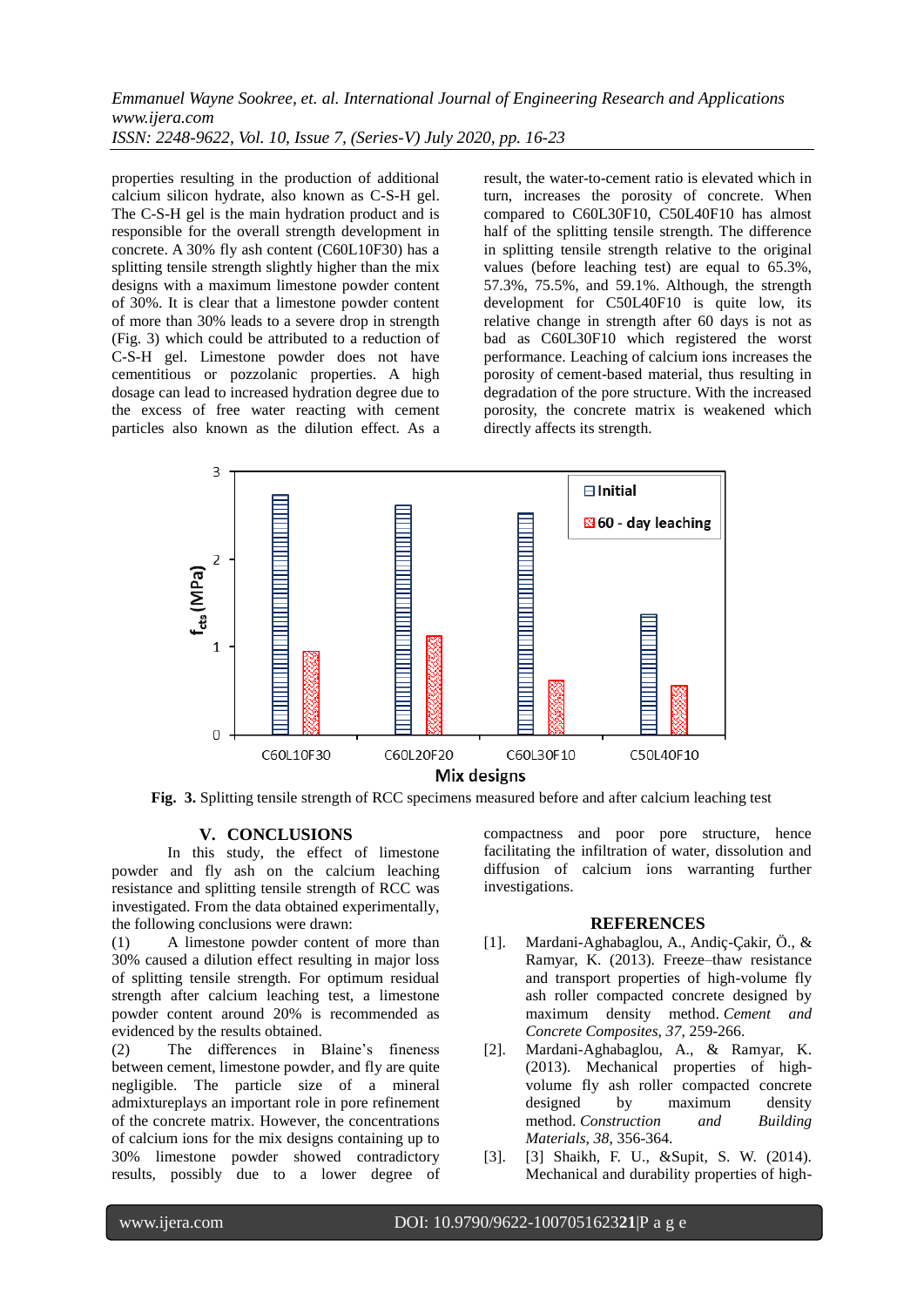*Emmanuel Wayne Sookree, et. al. International Journal of Engineering Research and Applications www.ijera.com*

*ISSN: 2248-9622, Vol. 10, Issue 7, (Series-V) July 2020, pp. 16-23*

volume fly ash (HVFA) concrete containing calcium carbonate (CaCO3) nanoparticles. *Construction and building materials*, *70*, 309-321.

- [4]. Wang, L., Zhang, G., Wang, P., & Yu, S. (2018). Effects of fly ash and crystalline additive on mechanical properties of twograded roller compacted concrete in a high RCC arch dam. *Construction and Building Materials*, *182*, 682-690.
- [5]. Liu, G., Lu, W., Lou, Y., Pan, W., & Wang, Z. (2018). Interlayer shear strength of Roller compacted concrete (RCC) with various interlayer treatments. *Construction and Building Materials*, *166*, 647-656.
- [6]. Hesami, S., Modarres, A., Soltaninejad, M., &Madani, H. (2016). Mechanical properties of roller compacted concrete pavement containing coal waste and limestone powder as partial replacements of cement. *Construction and Building Materials*, *111*, 625-636.
- [7]. Madani, H., Norouzifar, M. N., & Rostami, J. (2018). The synergistic effect of pumice and silica fume on the durability and mechanical characteristics of eco-friendly concrete. *Construction and Building Materials*, *174*, 356-368.
- [8]. Li, C., Jiang, L., Xu, N., & Jiang, S. (2018). Pore structure and permeability of concrete with high volume of limestone powder addition. *Powder Technology*, *338*, 416-424.
- [9]. Zeyad, A. M., Tayeh, B. A., & Yusuf, M. O. (2019). Strength and transport characteristics of volcanic pumice powder based high strength concrete. *Construction and Building Materials*, *216*, 314-324.
- [10]. Kang, S. H., Jeong, Y., Tan, K. H., & Moon, J. (2019). High-volume use of limestone in ultra-highperformance fiber-reinforced concrete for reducing cement content and autogenous shrinkage. *Construction and Building Materials*, *213*, 292-305.
- [11]. Shen, L., Li, Q., Ge, W., & Xu, S. (2020). The mechanical property and frost resistance of roller compacted concrete by mixing silica fume and limestone powder: Experimental study. *Construction and Building Materials*, *239*, 117882.
- [12]. Li, P. P., Brouwers, H. J. H., Chen, W., & Yu, Q. (2020). Optimization and characterization of high-volume limestone powder in sustainable Ultra-high Performance Concrete. *Construction and Building Materials*, *242*, 118112.
- [13]. Tran, Q., & Ghosh, P. (2020). Influence of pumice on mechanical properties and

durability of highperformanceconcrete. *Construction and Building Materials*, *249*, 118741.

- [14]. Vance, K., Aguayo, M., Oey, T., Sant, G., &Neithalath, N. (2013). Hydration and strength development in ternary portland cement blends containing limestone and fly ash or metakaolin. *Cement and Concrete Composites*, *39*, 93-103.
- [15]. Bentz, D. P., Ardani, A., Barrett, T., Jones, S. Z., Lootens, D., Peltz, M. A., & Weiss, W. J. (2015). Multi-scale investigation of the performance of limestone in concrete. *Construction and Building Materials*, *75*, 1-10.
- [16]. Thongsanitgarn, P., Wongkeo, W., Chaipanich, A., & Poon, C. S. (2014). Heat of hydration of Portland high-calcium fly ash cement incorporating limestone powder: Effect of limestone particle size. *Construction and Building Materials*, *66*, 410-417.
- [17]. Carde, C., Francois, R., &Torrenti, J. M. (1996). Leaching of both calcium hydroxide and CSH from cement paste: Modeling the mechanical behavior. *Cement and concrete research*, *26*(8), 1257-1268.
- [18]. P. Yu, R.J. Kirkpatrick, B. Poe, P.F. McMillan, X. Cong, Structure of Calcium Silicate Hydrate (C-S-H): Near-, Mid-, and Far-Infrared Spectroscopy, J. Am. Ceram. Soc. 82 (2004) 742–748.
- [19]. Wang, G., Xu, D. S., Ma, N., Zhou, N., Payton, E. J., Yang, R., ... & Wang, Y. (2009). Simulation study of effects of initial particle size distribution on dissolution. *Acta Materialia*, *57*(2), 316-325.
- [20]. [20] Briese, L., Arvidson, R. S., &Luttge, A. (2017). The effect of crystal size variation on the rate of dissolution–A kinetic Monte Carlo study. *Geochimica et Cosmochimica Acta*, *212*, 167-175.
- [21]. Duchesne, J., &Bertron, A. (2013). Leaching of cementitious materials by pure water and strong acids (HCl and HNO 3). In *Performance of Cement-Based Materials in Aggressive Aqueous Environments* (pp. 91- 112). Springer, Dordrecht.
- [22]. Beddoe, R. E., & Dorner, H. W. (2005). Modelling acid attack on concrete: Part I. The essential mechanisms. *Cement and concrete research*, *35*(12), 2333-2339.
- [23]. Haga, K., Shibata, M., Hironaga, M., Tanaka, S., & Nagasaki, S. (2005). Change in pore structure and composition of hardened cement paste during the process of dissolution. *Cement and Concrete Research*, *35*(5), 943-950.